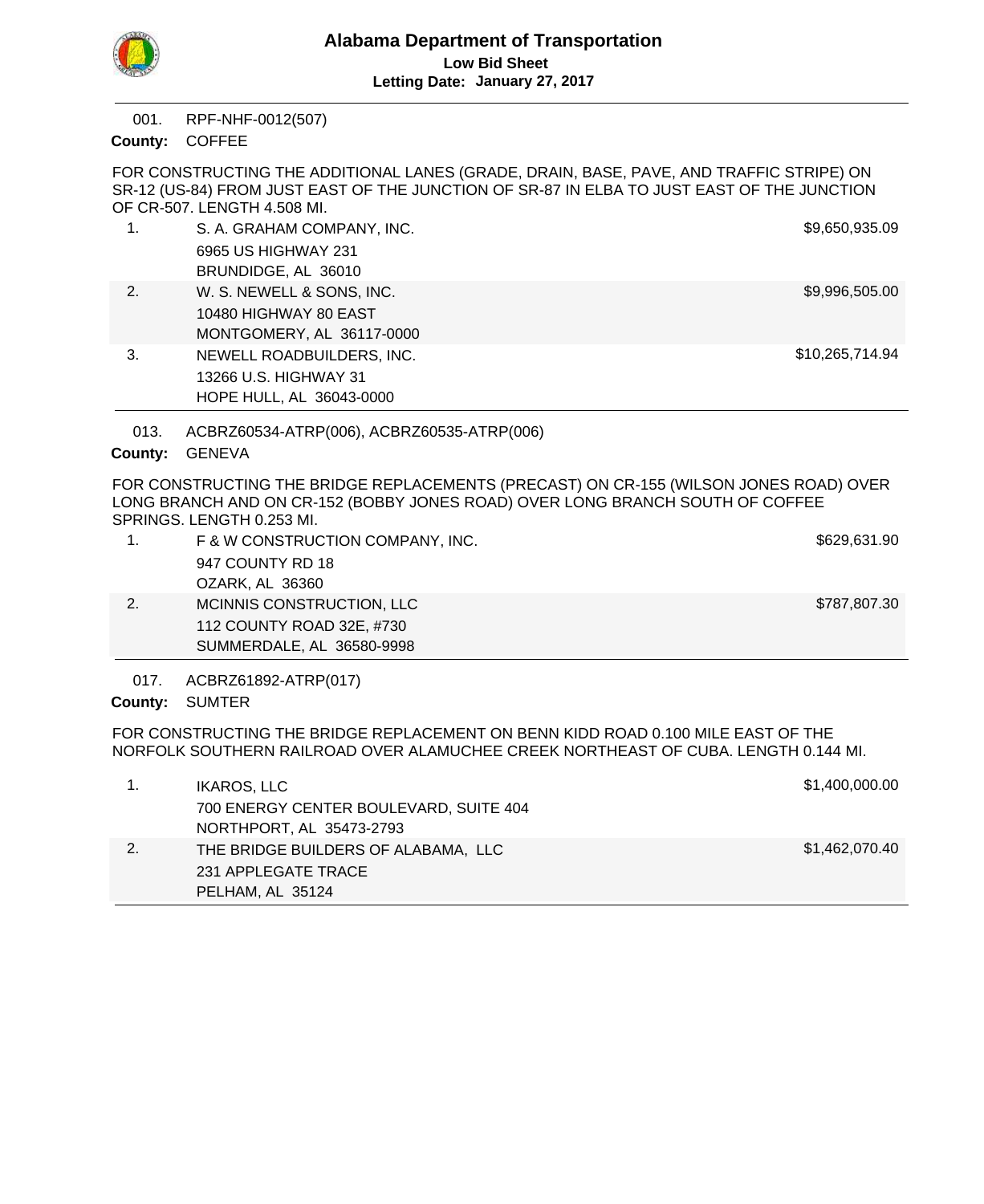## 019. ACBRZ61894-ATRP(017)

## County: SUMTER

# FOR CONSTRUCTING THE BRIDGE REPLACEMENT (PRECAST) ON LYNN BENNETT ROAD OVER LITTLE FOURTH CREEK SOUTHEAST OF YORK. LENGTH 0.136 MI.

| 1.             | GLASGOW CONSTRUCTION CO., INC.<br>521 GLASGOW LOOP<br>GUIN, AL 35563                                                                                | \$418,134.67 |
|----------------|-----------------------------------------------------------------------------------------------------------------------------------------------------|--------------|
| 2.             | <b>IKAROS, LLC</b><br>700 ENERGY CENTER BOULEVARD, SUITE 404<br>NORTHPORT, AL 35473-2793                                                            | \$496,000.00 |
| 3.             | THE BRIDGE BUILDERS OF ALABAMA, LLC<br>231 APPLEGATE TRACE<br>PELHAM, AL 35124                                                                      | \$526,869.40 |
| 021.           | ACNU61726-ATRP (009)                                                                                                                                |              |
| County:        | <b>FAYETTE</b>                                                                                                                                      |              |
|                | FOR CONSTRUCTING THE RESURFACING AND TRAFFIC STRIPE ON CR-63 FROM THE TUSCALOOSA<br>COUNTY LINE TO THE JUNCTION OF SR-18 IN BERRY. LENGTH 3.643 MI. |              |
| 1 <sub>1</sub> | S. T. BUNN CONSTRUCTION COMPANY, INC.<br>1904 UNIVERSITY BOULEVARD<br>TUSCALOOSA, AL 35401                                                          | \$656,166.91 |
| 029.           | BR-0173(500)                                                                                                                                        |              |
| County:        | <b>HENRY</b>                                                                                                                                        |              |
|                | FOR CONSTRUCTING THE BRIDGE REPLACEMENT (GRADE, DRAIN, BASE, PAVE, AND BRIDGE) ON SR-173<br>OVER BLACKWOOD CREEK IN HEADLAND. LENGTH 0.330 MI.      |              |

|    | MCINNIS CONSTRUCTION, LLC        | \$3,484,319.61 |
|----|----------------------------------|----------------|
|    | 112 COUNTY ROAD 32E, #730        |                |
|    | SUMMERDALE, AL 36580-9998        |                |
| 2. | F & W CONSTRUCTION COMPANY, INC. | \$3,486,062.93 |
|    | 947 COUNTY RD 18                 |                |
|    | OZARK, AL 36360                  |                |

BRZ-1314(252) 031.

## County: CLARKE

FOR CONSTRUCTING THE BRIDGE REPLACEMENT (GRADE, DRAIN, BASE, PAVE, AND BRIDGE) ON CLOLINGER ROAD OVER AN UNNAMED STREAM AND THE PARTIAL ROADWAY REMOVAL TO INCLUDE THE RELOCATION OF AN INTERSECTION IN JACKSON. LENGTH 0.144 MI.

\*\*\*\*\*ALL BIDS REJECTED\*\*\*\*\*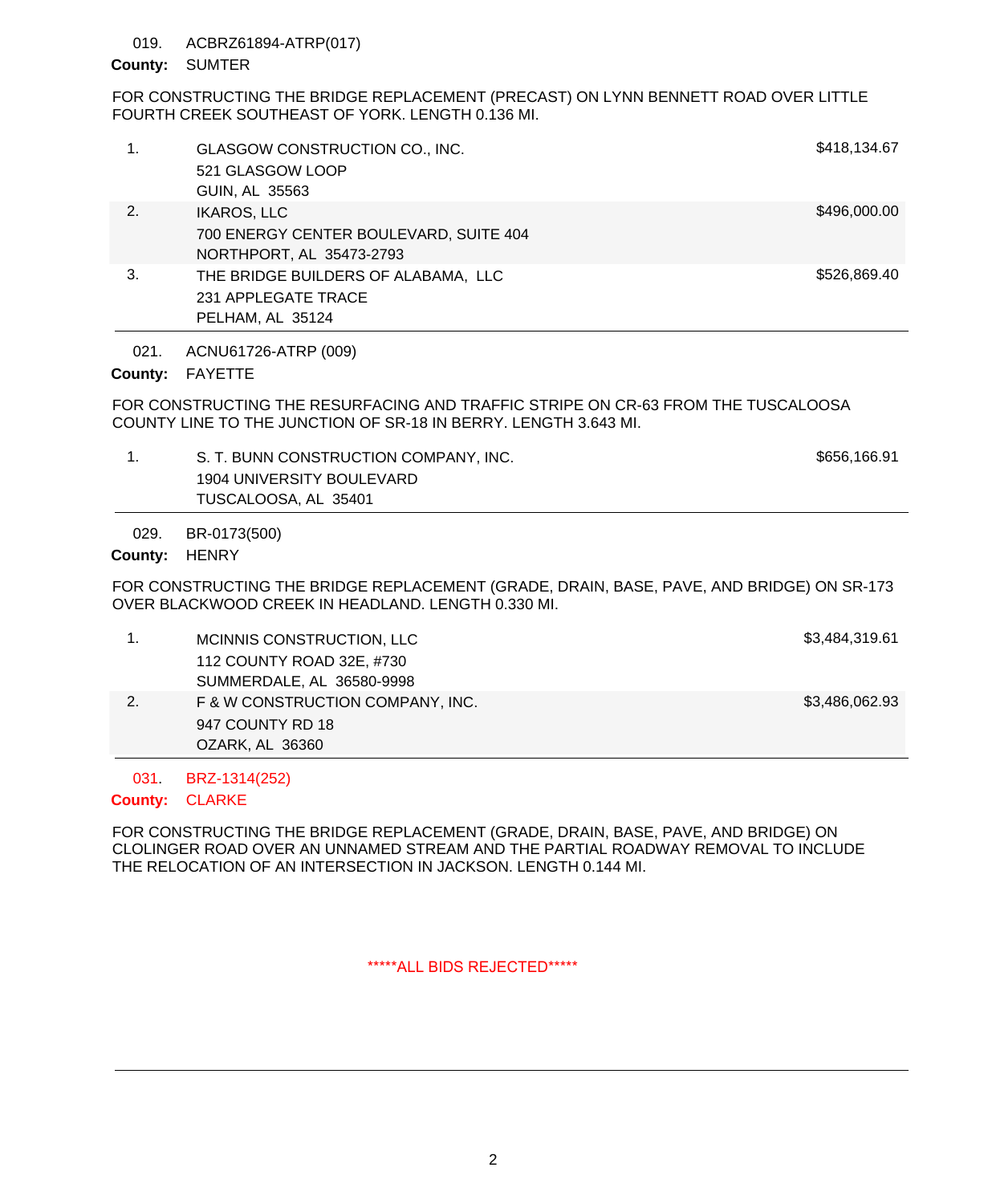BRZ-6314(251) County: TUSCALOOSA 033.

FOR CONSTRUCTING THE BRIDGE REPLACEMENT ON CR-55 (OLD JASPER ROAD) OVER TYRO CREEK NORTH OF SAMANTHA. LENGTH 0.029 MI.

# **\*\*\*\*\*ALL BIDS REJECTED\*\*\*\*\***

### ERPR-9010(944) 036.

County: LOWNDES

FOR CONSTRUCTING THE SLOPE REPAIR ON SR-263 (NORTHBOUND LANE) AT MP 7.900 SOUTHEAST OF BRAGGS.

| 1. | <b>GRADY RALLS &amp; SONS, INC.</b><br>12364 BROOKLYN ROAD<br>EVERGREEN, AL 36401-0000 | \$120,797.55 |
|----|----------------------------------------------------------------------------------------|--------------|
| 2. | W. S. NEWELL & SONS, INC.<br>10480 HIGHWAY 80 EAST<br>MONTGOMERY, AL 36117-0000        | \$122,023.36 |
| 3. | CTS CONSTRUCTION COMPANY, INC.<br>100 ERWIN ROAD<br>MONROEVILLE, AL 36460              | \$135,109.06 |

FBD-STPAA-FB12(900) 040.

County: BALDWIN

FOR CONSTRUCTING THE PARKING LOT LIGHTING INSTALLATION AT THE MOBILE BAY FERRY DOCK IN FORT MORGAN. LENGTH 0.074 MI.

# **\*\*\*\*\* NO RESPONSIVE BIDS RECEIVED \*\*\*\*\***

FLAP-FLAP(009) 043.

County: DEKALB

FOR CONSTRUCTING THE RESURFACING AND TRAFFIC STRIPE ON CR-255 FROM THE JUNCTION OF SR-176 TO THE JUNCTION OF CR-78 WEST OF ADAMSBURG. LENGTH 2.025 MI.

| 1. | GOOD HOPE CONTRACTING CO., INC.<br>3280 COUNTY ROAD 437 | \$487,159.38 |
|----|---------------------------------------------------------|--------------|
|    | CULLMAN, AL 35057-0000                                  |              |
| 2. | WIREGRASS CONSTRUCTION COMPANY, INC.                    | \$495,202.56 |
|    | 170 EAST MAIN STREET                                    |              |
|    | DOTHAN, AL 36301                                        |              |
| 3. | MCCARTNEY CONSTRUCTION CO., INC.                        | \$649,945,25 |
|    | 331 ALBERT RAINS BOULEVARD                              |              |
|    | GADSDEN, AL 35901-0000                                  |              |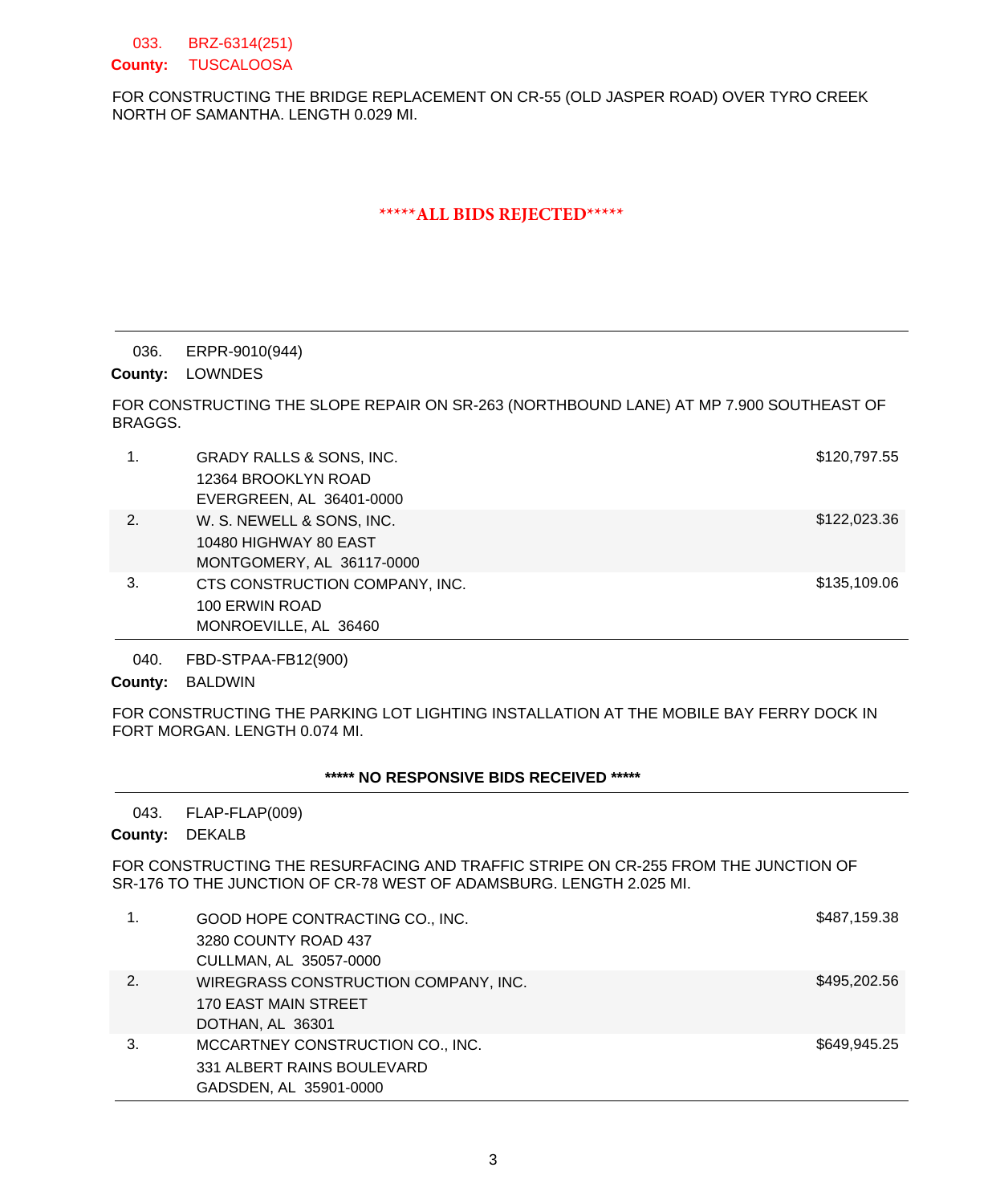IMF-HSIPF-I759(301), NH-0759(500) 055.

## County: ETOWAH

FOR CONSTRUCTING THE PLANING, RESURFACING, TRAFFIC STRIPE, LANE EXTENSIONS, GUARDRAIL REPLACEMENT, AND GUIDERAIL INSTALLATION ON I-759 FROM THE I-59 INTERCHANGE TO THE EAST END OF THE COOSA RIVER BRIDGE AND THE PLANING, RESURFACING, AND TRAFFIC STRIPE ON SR-759 FROM THE END OF I-759 (MP 4.935) TO THE JUNCTION OF SR-291 (GEORGE WALLACE DRIVE) IN GADSDEN. LENGTH 5.581 MI.

| GOOD HOPE CONTRACTING CO., INC.  | \$5,993,681.58 |
|----------------------------------|----------------|
| 3280 COUNTY ROAD 437             |                |
| CULLMAN, AL 35057-0000           |                |
| MCCARTNEY CONSTRUCTION CO., INC. | \$6,426,562.30 |
| 331 ALBERT RAINS BOULEVARD       |                |
| GADSDEN, AL 35901-0000           |                |

NH-0002(571) 058.

## COLBERT **County:**

FOR CONSTRUCTING THE PLANING, RESURFACING, AND TRAFFIC STRIPE ON SR-2 (US-72) FROM THE JUNCTION OF OLD LEE ROAD TO NEAR THE JUNCTION OF HAWK PRIDE MOUNTAIN ROAD WEST OF TUSCUMBIA. LENGTH 1.212 MI.

| 1. | MIDSOUTH PAVING, INC.                      | \$767,422.44 |
|----|--------------------------------------------|--------------|
|    | 500 RIVERHILLS PARK, SUITE 590             |              |
|    | BIRMINGHAM, AL 35242                       |              |
| 2. | ROGERS GROUP, INC.                         | \$807,287.60 |
|    | 421 GREAT CIRCLE ROAD                      |              |
|    | NASHVILLE, TN 37228-0000                   |              |
| 3. | JOE KEENUM EXCAVATION & CONSTRUCTION, INC. | \$853,269.50 |
|    | 302 BRICK PIKE ROAD                        |              |
|    | MUSCLE SHOALS, AL 35661                    |              |

NH-0006(567) 059.

# County: TUSCALOOSA

FOR CONSTRUCTING THE PLANING, RESURFACING, AND TRAFFIC STRIPE ON SR-6 (US-82) FROM EAST OF THE JUNCTION OF 5TH STREET (MP 43.370) TO WEST OF 44TH AVENUE (MP 44.770) TO INCLUDE SERVICE ROADS FROM MP 43.282 TO MP 43.470 AND FROM MP 44.374 TO MP 44.577 IN NORTHPORT. LENGTH 1.400 MI.

|    | S. T. BUNN CONSTRUCTION COMPANY, INC. | \$1,178,552.41 |
|----|---------------------------------------|----------------|
|    | 1904 UNIVERSITY BOULEVARD             |                |
|    | TUSCALOOSA, AL 35401                  |                |
| 2. | MIDSOUTH PAVING, INC.                 | \$1,187,468.78 |
|    | 500 RIVERHILLS PARK, SUITE 590        |                |
|    | BIRMINGHAM, AL 35242                  |                |

NH-0008(587) 060.

# County: HALE

FOR CONSTRUCTING THE PLANING, RESURFACING, AND TRAFFIC STRIPE ON SR-8 (US-80) FROM THE MARENGO COUNTY LINE TO THE MARENGO COUNTY LINE. LENGTH 5.470 MI.

| S. T. BUNN CONSTRUCTION COMPANY, INC. | \$1,751,138.52 |
|---------------------------------------|----------------|
| 1904 UNIVERSITY BOULEVARD             |                |
| TUSCALOOSA, AL 35401                  |                |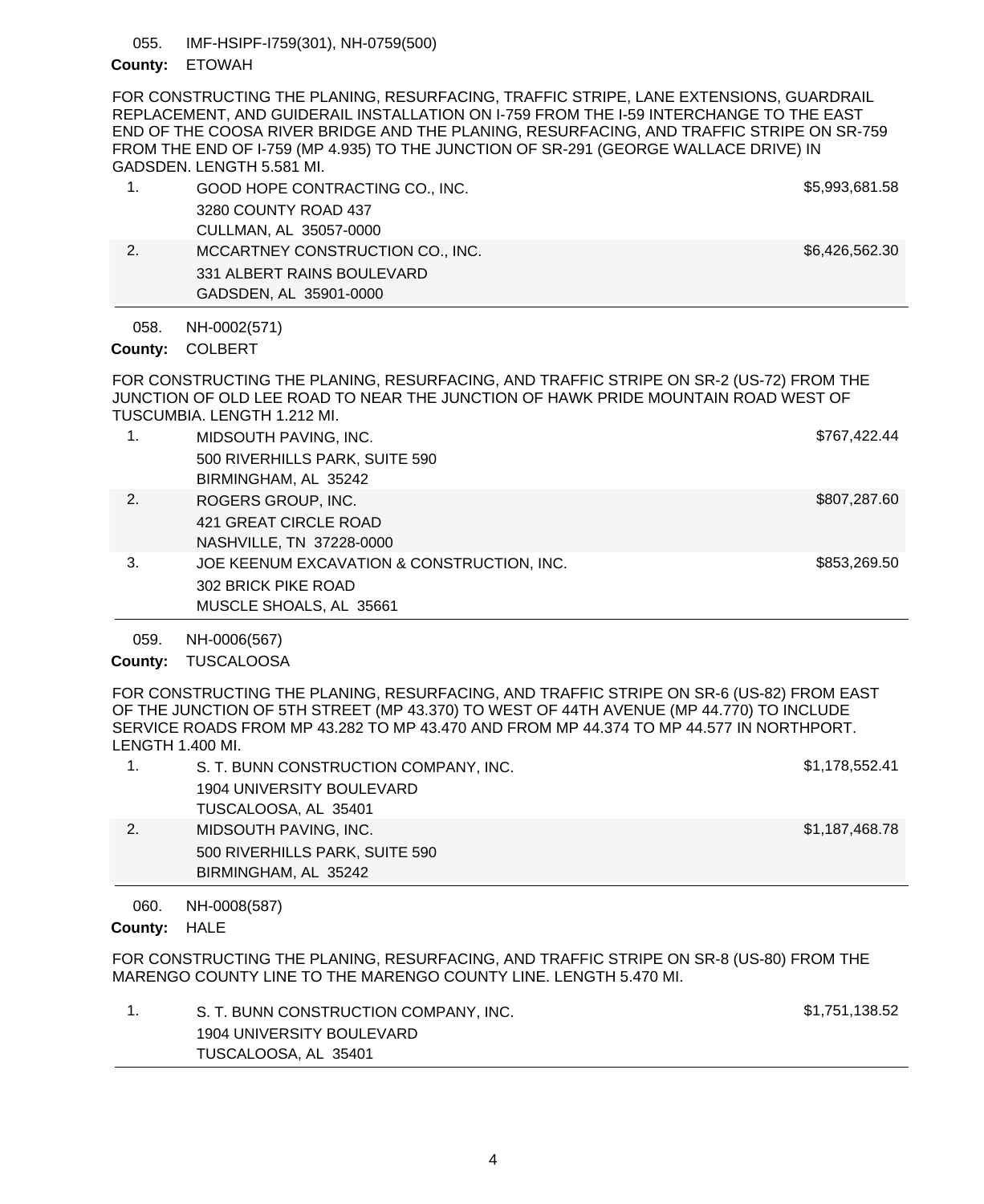#### NH-0024(510) 061.

## County: LAWRENCE

FOR CONSTRUCTING THE RESURFACING AND TRAFFIC STRIPE ON SR-24 FROM JUST EAST OF THE JUNCTION OF CR-122 (MP 47.540) TO JUST WEST OF THE JUNCTION OF CR-213 (MP 54.200) IN MOULTON. LENGTH 6.628 MI.

|    | ROGERS GROUP, INC.<br>421 GREAT CIRCLE ROAD<br>NASHVILLE, TN 37228-0000 | \$2,943,695.25 |
|----|-------------------------------------------------------------------------|----------------|
| 2. |                                                                         | \$3,054,261.36 |
|    | GOOD HOPE CONTRACTING CO., INC.                                         |                |
|    | 3280 COUNTY ROAD 437                                                    |                |
|    | CULLMAN, AL 35057-0000                                                  |                |
| 3. | WIREGRASS CONSTRUCTION COMPANY, INC.                                    | \$3,071,097.20 |
|    | <b>170 EAST MAIN STREET</b>                                             |                |
|    | DOTHAN, AL 36301                                                        |                |

NH-0053(579) 062.

Counties: PIKE AND COFFEE

FOR CONSTRUCTING THE PLANING, RESURFACING, AND TRAFFIC STRIPE ON SR-53 (US-231) FROM NORTH OF THE JUNCTION OF CR-82 WEST OF ARITON TO SOUTH OF THE JUNCTION OF SR-93 IN BRUNDIDGE. LENGTH 7.369 MI.

|    | DOTHAN, AL 36301                     |                |
|----|--------------------------------------|----------------|
|    | 170 EAST MAIN STREET                 |                |
| 2. | WIREGRASS CONSTRUCTION COMPANY, INC. | \$4,985,742.00 |
|    | BIRMINGHAM, AL 35242                 |                |
|    | 500 RIVERHILLS PARK, SUITE 590       |                |
|    | MIDSOUTH PAVING, INC.                | \$4,857,262.66 |

NH-HSIP-0021(553) 065.

## County: TALLADEGA

FOR CONSTRUCTING THE SAFETY WIDENING, PLANING, RESURFACING, AND TRAFFIC STRIPE ON SR-21 FROM THE JUNCTION OF SR-275 SOUTH TO THE JUNCTION OF SR-275 NORTH IN TALLADEGA. LENGTH 6.651 MI.

# **\*\*\*\*\* WITHDRAWN FROM THE LETTING \*\*\*\*\***

RP-NH-0003(600) 068.

County: MORGAN

FOR CONSTRUCTING THE PLANING, RESURFACING, TRAFFIC STRIPE, AND BRIDGE RAIL RETROFIT ON SR-3 (US-31) NEAR THE JUNCTION OF LACON ROAD IN LACON TO THE INTERSECTION OF SR-36 IN HARTSELLE. LENGTH 7.833 MI.

|    | GOOD HOPE CONTRACTING CO., INC.      | \$2,834,685.77 |
|----|--------------------------------------|----------------|
|    | 3280 COUNTY ROAD 437                 |                |
|    | CULLMAN, AL 35057-0000               |                |
| 2. | WIREGRASS CONSTRUCTION COMPANY, INC. | \$3,037,350.54 |
|    | 170 EAST MAIN STREET                 |                |
|    | DOTHAN, AL 36301                     |                |
| 3. | REED CONTRACTING SERVICES, INC.      | \$3,648,417.79 |
|    | 2512 TRIANA BLVD, SW                 |                |
|    | HUNTSVILLE, AL 35805                 |                |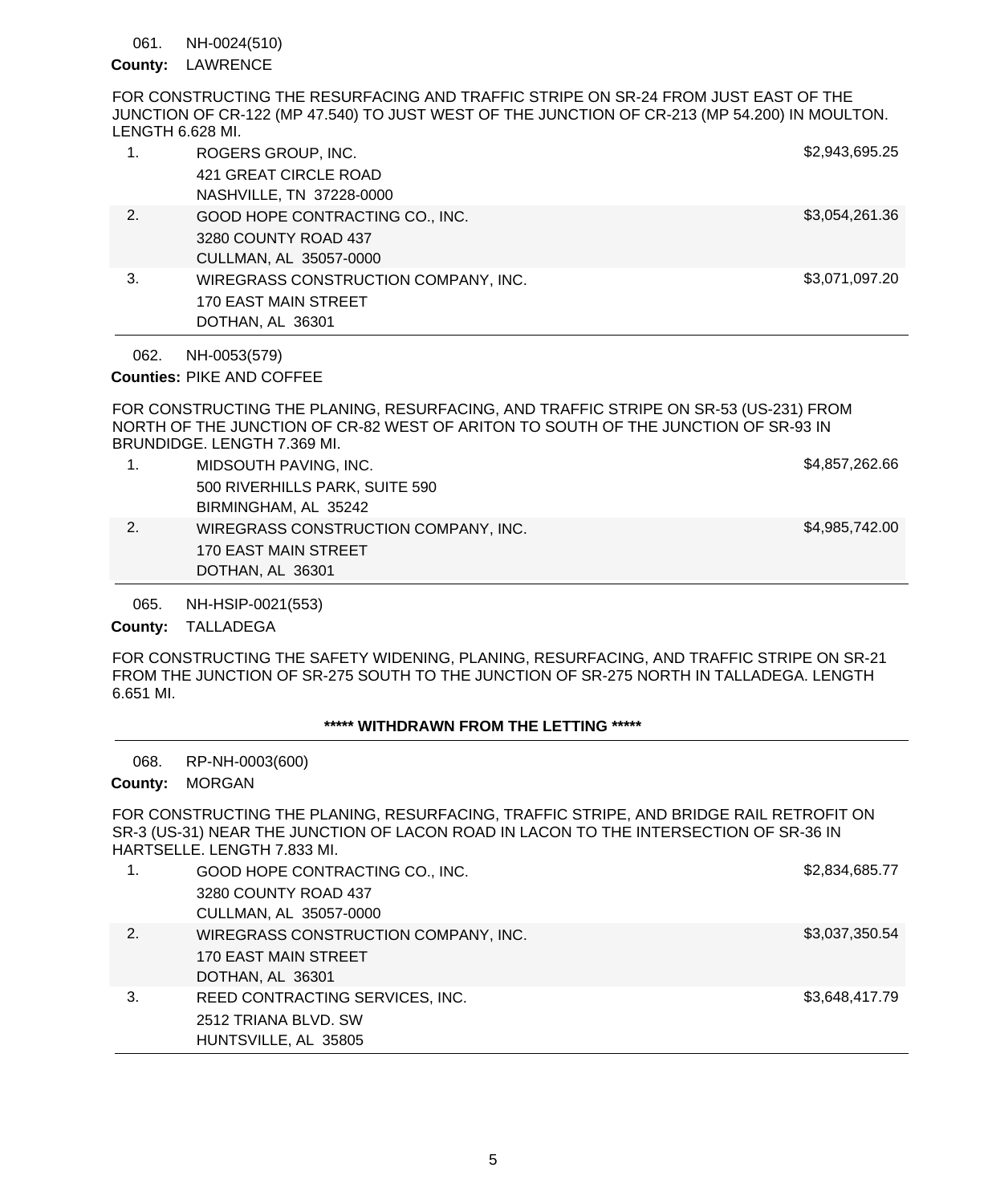### STPAA-0003(605) 071.

## Counties: LOWNDES AND BUTLER

FOR CONSTRUCTING THE RESURFACING (SCRUB SEAL) AND TRAFFIC STRIPE ON SR-3 FROM THE PINEY WOODS CREEK BRIDGE (MP 147.899) TO JUST SOUTH OF THE JUNCTION OF JULIAN TOWN ROAD (MP 155.500) IN SANDY RIDGE. LENGTH 7.600 MI.

| 1. | WHITAKER CONTRACTING CORPORATION<br>692 CONVICT CAMP ROAD | \$798,238.32 |
|----|-----------------------------------------------------------|--------------|
|    | GUNTERSVILLE, AL 35976-0000                               |              |
| 2. | VANCE BROTHERS, INC.                                      | \$861,367.58 |
|    | 5201 BRIGHTON                                             |              |
|    | KANSAS CITY, MO 64130                                     |              |
| 3. | WIREGRASS CONSTRUCTION COMPANY, INC.                      | \$951,842.32 |
|    | 170 EAST MAIN STREET                                      |              |
|    | DOTHAN, AL 36301                                          |              |

STPAA-0010(541) 072.

# County: WILCOX

FOR CONSTRUCTING THE PLANING, RESURFACING, AND TRAFFIC STRIPE ON SR-10 FROM 0.433 MILE WEST OF THE RELIEF BRIDGE AT MP 66.173 IN YELLOW BLUFF TO 0.170 MILE WEST OF THE INTERSECTION OF SR-221 (MP 74.873) IN CAMDEN. LENGTH 8.699 MI.

| 1. | MOBILE ASPHALT COMPANY, LLC | \$1,559,889.67 |
|----|-----------------------------|----------------|
|    | 3151 HAMILTON BOULEVARD     |                |
|    | THEODORE, AL 36582          |                |
| 2. | H. O. WEAVER & SONS, INC.   | \$1,609,857.64 |
|    | 7450 HOWELLS FERRY ROAD     |                |
|    | MOBILE, AL 36618            |                |
| 3. | ASPHALT CONTRACTORS, INC.   | \$1,910,849.81 |
|    | 6370 TAYLOR CIRCLE          |                |
|    | MONTGOMERY, AL 36117-0000   |                |

STPAA-0017(568), STPAA-0017(569) 073.

# County: WASHINGTON

FOR CONSTRUCTING THE RESURFACING AND TRAFFIC STRIPE ON SR-17 FROM THE DUNBAR CREEK BRIDGE (MP 74.905) TO THE CHOCTAW COUNTY LINE NORTH OF MILLRY AND FROM THE JUNCTION OF SR-56 (MP 59.907) IN CHATOM TO NORTH OF THE JUNCTION OF CR-5 (MP 70.766). LENGTH 13.829 MI.

| 1. | MOBILE ASPHALT COMPANY, LLC               | \$2,281,176.09 |
|----|-------------------------------------------|----------------|
|    | 3151 HAMILTON BOULEVARD                   |                |
|    | THEODORE, AL 36582                        |                |
| 2. | H. O. WEAVER & SONS, INC.                 | \$2,429,607.83 |
|    | 7450 HOWELLS FERRY ROAD                   |                |
|    | MOBILE, AL 36618                          |                |
| 3. | JOHN G. WALTON CONSTRUCTION COMPANY, INC. | \$2,446,397.00 |
|    | 1806 WOLF RIDGE ROAD                      |                |
|    | MOBILE, AL 36618                          |                |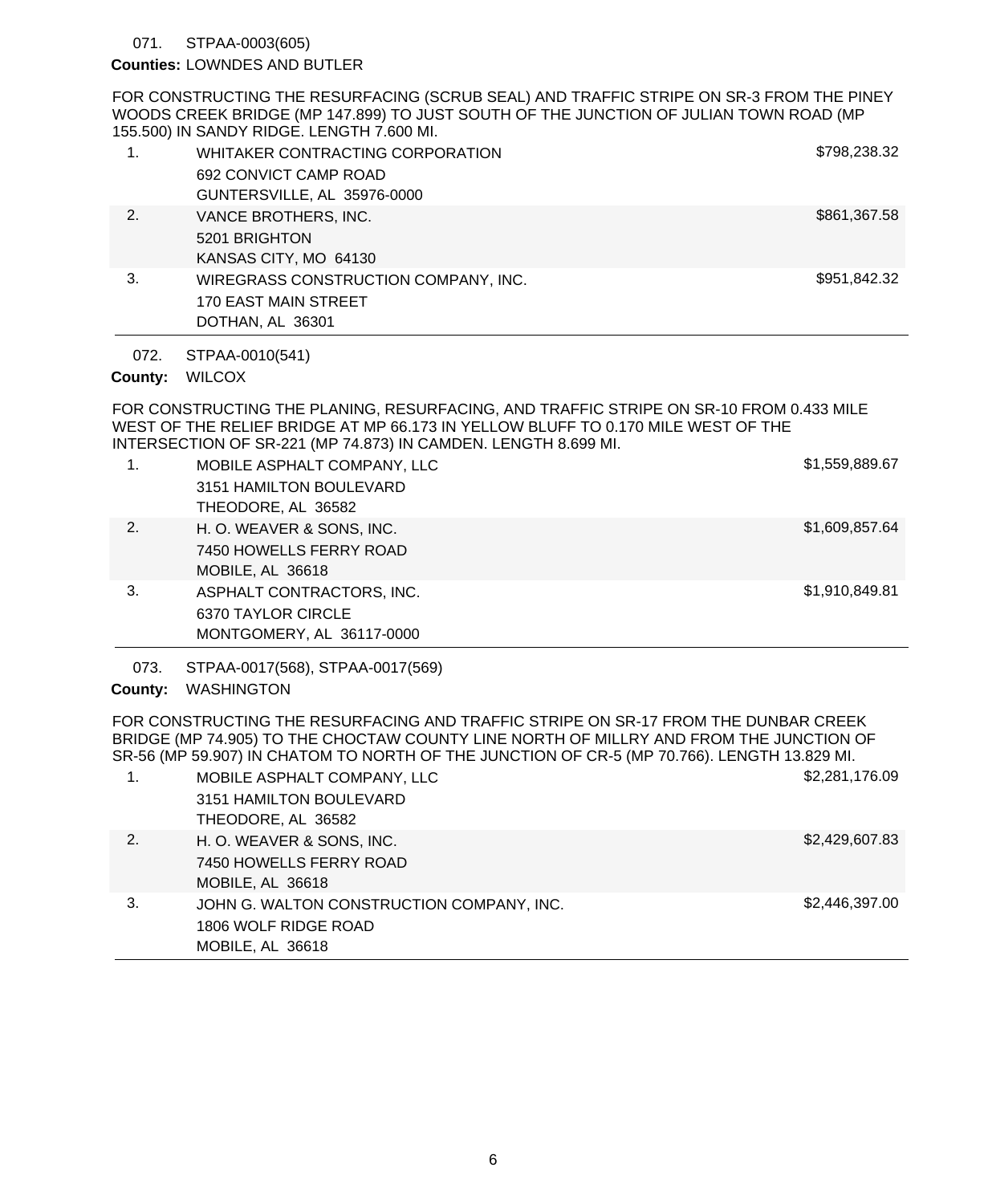STPAA-0028(510) 074.

## County: MARENGO

FOR CONSTRUCTING THE PLANING, RESURFACING, AND TRAFFIC STRIPE ON SR-28 FROM THE JUNCTION OF LAWRENCE STREET IN LINDEN TO WEST OF THE JUNCTION OF AIRPORT ROAD. LENGTH 4.601 MI.

# **\*\*\*\*ALL BIDS REJECTED\*\*\*\***

### STPAA-0076(506) 075.

# County: TALLADEGA

FOR CONSTRUCTING THE PLANING, RESURFACING, AND TRAFFIC STRIPE ON SR-76 FROM 0.100 MILE EAST OF THE JUNCTION OF MALLORY LANE (MP 11.630) EAST OF CHILDERSBURG TO THE JUNCTION OF SR-21 IN WINTERBORO. LENGTH 4.967 MI.

# **\*\*\*\*\* WITHDRAWN FROM THE LETTING \*\*\*\*\***

STPAA-2615(253) 076.

ELMORE **County:**

FOR CONSTRUCTING THE PLANING, RESURFACING, AND TRAFFIC STRIPE ON CR-7 (DEATSVILLE HIGHWAY) FROM THE INTERSECTION OF SR-14 TO THE NORTHERN CITY LIMITS OF MILLBROOK. LENGTH 1.953 MI.

|    | WIREGRASS CONSTRUCTION COMPANY, INC.<br><b>170 EAST MAIN STREET</b> | \$399,577.70 |
|----|---------------------------------------------------------------------|--------------|
|    | DOTHAN, AL 36301                                                    |              |
| 2. | ASPHALT CONTRACTORS, INC.                                           | \$404,593.92 |
|    | 6370 TAYLOR CIRCLE                                                  |              |
|    | MONTGOMERY, AL 36117-0000                                           |              |
| 3. | DUBOSE CONSTRUCTION COMPANY, LLC                                    | \$447.909.65 |
|    | 11070 HIGHWAY 80 EAST                                               |              |
|    | MT. MEIGS, AL 36057                                                 |              |

STPOA-4115(253) 077.

County: LEE

FOR CONSTRUCTING THE FULL DEPTH RECLAMATION, WIDENING, RESURFACING, AND TRAFFIC STRIPE ON CR-379 FROM THE JUNCTION OF CR-372 TO THE CHAMBERS COUNTY LINE. LENGTH 2.795 MI.

|    | CHRIS CLARK GRADING AND PAVING, INC.<br>1220 29TH AVENUE NW<br>LANETT, AL 36863 | \$1,025,269.25 |
|----|---------------------------------------------------------------------------------|----------------|
| 2. | EAST ALABAMA PAVING COMPANY, INC.<br>11 OLD COLUMBUS ROAD<br>OPELIKA, AL 36804  | \$1,055,552.64 |
| 3. | BLOUNT CONSTRUCTION COMPANY, INC.<br>1730 SANDS PLACE<br>MARIETTA, GA 30067     | \$1,243,400.45 |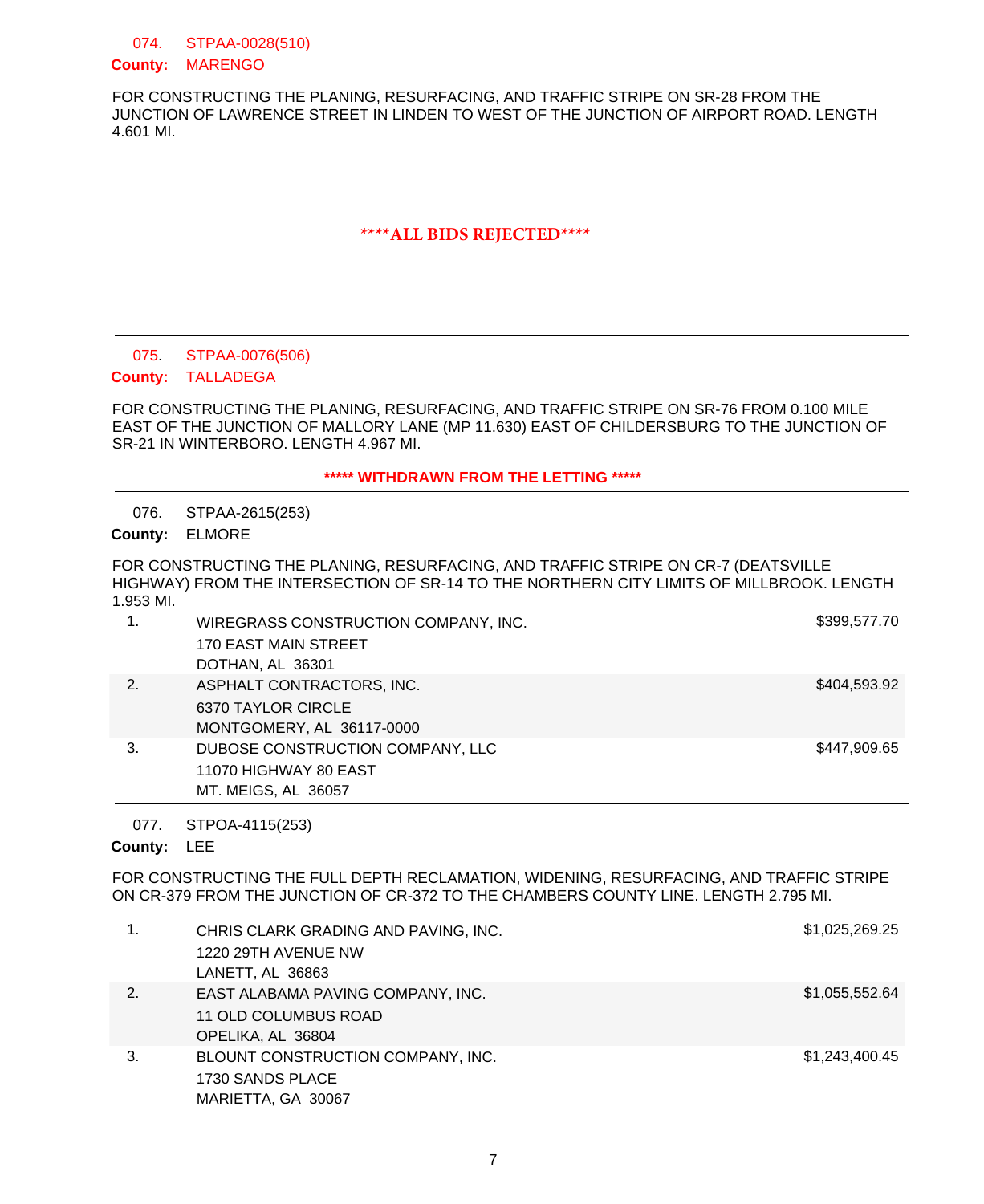### STPAA-HSIP-0017(565) 079.

## County: PICKENS

FOR CONSTRUCTING THE SAFETY WIDENING, PLANING, RESURFACING, AND TRAFFIC STRIPE ON SR-17 FROM NORTH OF THE JUNCTION OF MCCAA BOTTOM ROAD TO SOUTH OF THE JUNCTION OF MURPHY AVENUE IN ALICEVILLE. LENGTH 4.939 MI.

|    | S. T. BUNN CONSTRUCTION COMPANY, INC. | \$1,922,839.64 |
|----|---------------------------------------|----------------|
|    | 1904 UNIVERSITY BOULEVARD             |                |
|    | TUSCALOOSA, AL 35401                  |                |
| 2. | MIDSOUTH PAVING, INC.                 | \$2,129,572.41 |
|    | 500 RIVERHILLS PARK, SUITE 590        |                |
|    | BIRMINGHAM, AL 35242                  |                |
|    |                                       |                |

STPAA-HSIP-0022(525) 080.

# County: COOSA

FOR CONSTRUCTING THE SAFETY WIDENING, PLANING, RESURFACING, AND TRAFFIC STRIPE ON SR-22 FROM THE JUNCTION OF SR-9 TO WEST OF THE TALLAPOOSA COUNTY LINE (MP 109.732). LENGTH 5.640 MI.

1. GARY INGRAM GRADING & PAVING, INC. The state of the state of \$2,634,105.31 1767 GRIFFIN SHOALS ROAD DADEVILLE, AL 36853

STPAA-HSIP-0022(526) 081.

County: DALLAS

FOR CONSTRUCTING THE SAFETY WIDENING, RESURFACING (SCRUB SEAL), AND TRAFFIC STRIPE ON SR-22 FROM THE JUNCTION OF CR-63 IN VALLEY GRANDE TO THE CHILTON COUNTY LINE. LENGTH 10.412 MI.

|    | WIREGRASS CONSTRUCTION COMPANY, INC. | \$1,605,010.84 |
|----|--------------------------------------|----------------|
|    | 170 EAST MAIN STREET                 |                |
|    | DOTHAN, AL 36301                     |                |
| 2. | ASPHALT CONTRACTORS, INC.            | \$1,804,460.00 |
|    | 6370 TAYLOR CIRCLE                   |                |

STPAA-HSIP-0025(546) 082.

MONTGOMERY, AL 36117-0000

# County: MARENGO

FOR CONSTRUCTING THE SAFETY WIDENING, PLANING, RESURFACING, AND TRAFFIC STRIPE ON SR-25 FROM NORTH OF THE INTERSECTION OF CR-32 TO SOUTH OF THE RAILROAD TRACKS IN THOMASTON. LENGTH 10.904 MI.

|    | H. O. WEAVER & SONS, INC.<br>7450 HOWELLS FERRY ROAD<br>MOBILE, AL 36618     | \$2,272,526.98 |
|----|------------------------------------------------------------------------------|----------------|
| 2. | MOBILE ASPHALT COMPANY, LLC<br>3151 HAMILTON BOULEVARD<br>THEODORE, AL 36582 | \$2,290,349.52 |
| 3. | ASPHALT CONTRACTORS, INC.<br>6370 TAYLOR CIRCLE<br>MONTGOMERY, AL 36117-0000 | \$2,494,535.44 |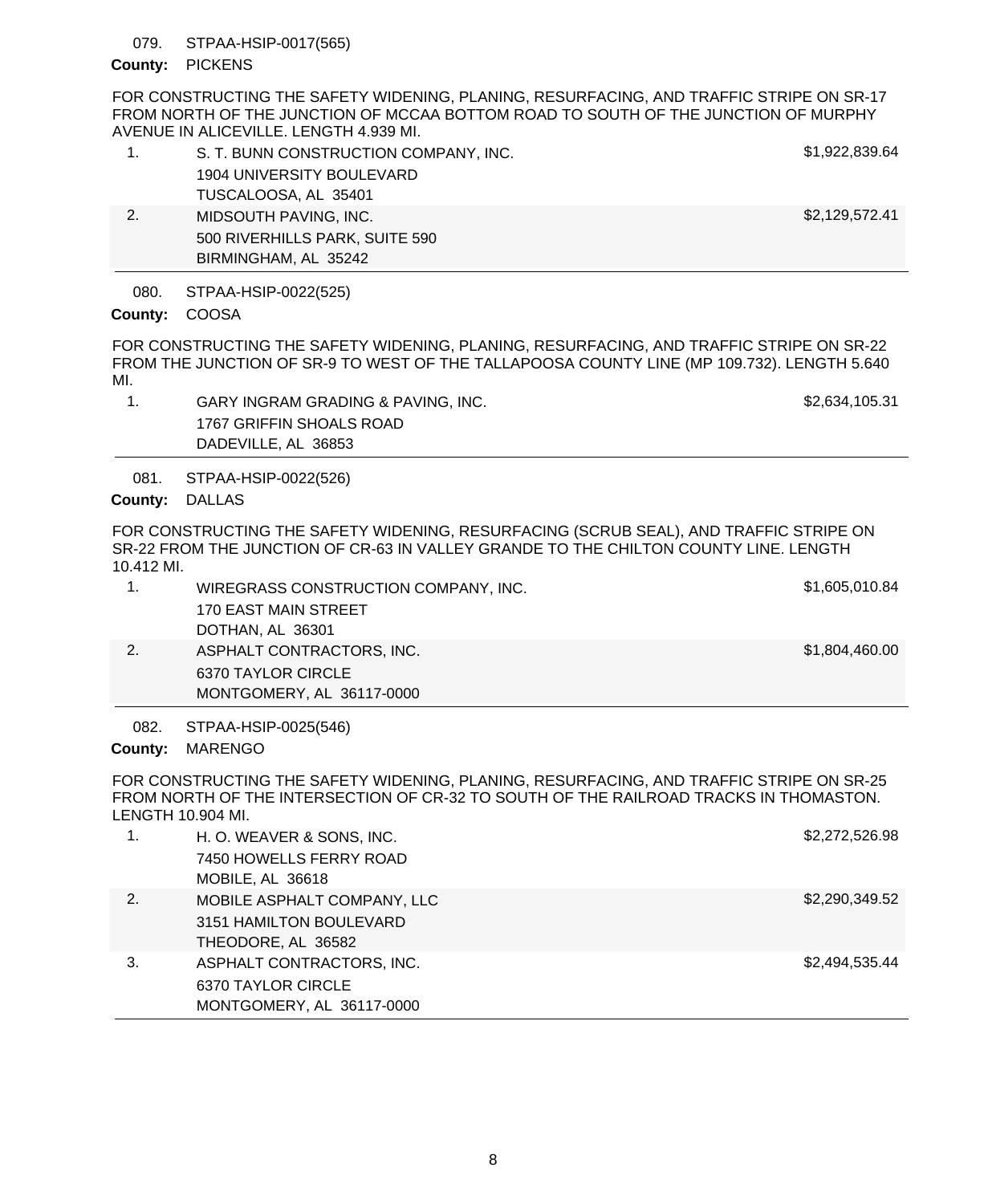STPAA-HSIP-0041(517), 99-508-000-405-702 083.

## County: WILCOX

FOR CONSTRUCTING THE SAFETY WIDENING, PLANING, RESURFACING, AND TRAFFIC STRIPE ON SR-41 FROM THE NORTH END OF THE GRAVEL CREEK BRIDGE TO THE INTERSECTION OF SR-10 IN CAMDEN TO INCLUDE THE BRIDGE CULVERT EXTENSION OVER LITTLE WOLF CREEK. LENGTH 7.768 MI.

| 1. | MOBILE ASPHALT COMPANY, LLC | \$1,796,473.53 |
|----|-----------------------------|----------------|
|    | 3151 HAMILTON BOULEVARD     |                |
|    | THEODORE, AL 36582          |                |
| 2. | H. O. WEAVER & SONS, INC.   | \$1,801,917.07 |
|    | 7450 HOWELLS FERRY ROAD     |                |
|    | MOBILE, AL 36618            |                |
| 3. | ASPHALT CONTRACTORS, INC.   | \$2,472,573.99 |
|    | 6370 TAYLOR CIRCLE          |                |
|    | MONTGOMERY, AL 36117-0000   |                |

STPAA-HSIP-0069(552) 084.

# County: MARENGO

FOR CONSTRUCTING THE SAFETY WIDENING, RESURFACING (SCRUB SEAL), AND TRAFFIC STRIPE ON SR-69 FROM THE INTERSECTION OF SR-10 WEST OF NANAFALIA TO THE JUNCTION OF SR-114 IN MYRTLEWOOD. LENGTH 10.451 MI.

# **\*\*\*\*\* WITHDRAWN FROM THE LETTING \*\*\*\*\***

STPAA-0069(553) 085.

MARSHALL **County:**

FOR CONSTRUCTING THE PLANING, RESURFACING, AND TRAFFIC STRIPE ON SR-69 FROM THE JUNCTION OF MAIN STREET IN ARAB TO THE BEGINNING OF THE CURB AND GUTTER SECTION NEAR MP 272.697 IN SCANT CITY. LENGTH 4.549 MI.

|    | WHITAKER CONTRACTING CORPORATION     | \$2,340,329.37 |
|----|--------------------------------------|----------------|
|    | 692 CONVICT CAMP ROAD                |                |
|    | GUNTERSVILLE, AL 35976-0000          |                |
| 2. | REED CONTRACTING SERVICES, INC.      | \$2,395,617.39 |
|    | 2512 TRIANA BLVD, SW                 |                |
|    | HUNTSVILLE, AL 35805                 |                |
| 3. | WIREGRASS CONSTRUCTION COMPANY, INC. | \$2,832,371.14 |
|    | 170 EAST MAIN STREET                 |                |
|    | DOTHAN, AL 36301                     |                |

STPAA-HSIP-0116(500) 086.

County: SUMTER

FOR CONSTRUCTING THE SAFETY WIDENING, PLANING, RESURFACING, AND TRAFFIC STRIPE ON SR-116 FROM THE JUNCTION OF SR-17 NORTH OF EMELLE TO THE JUNCTION OF SR-39 IN GAINESVILLE. LENGTH 9.482 MI.

| S. T. BUNN CONSTRUCTION COMPANY, INC. | \$3,371,500.10 |
|---------------------------------------|----------------|
| 1904 UNIVERSITY BOULEVARD             |                |
| TUSCALOOSA, AL 35401                  |                |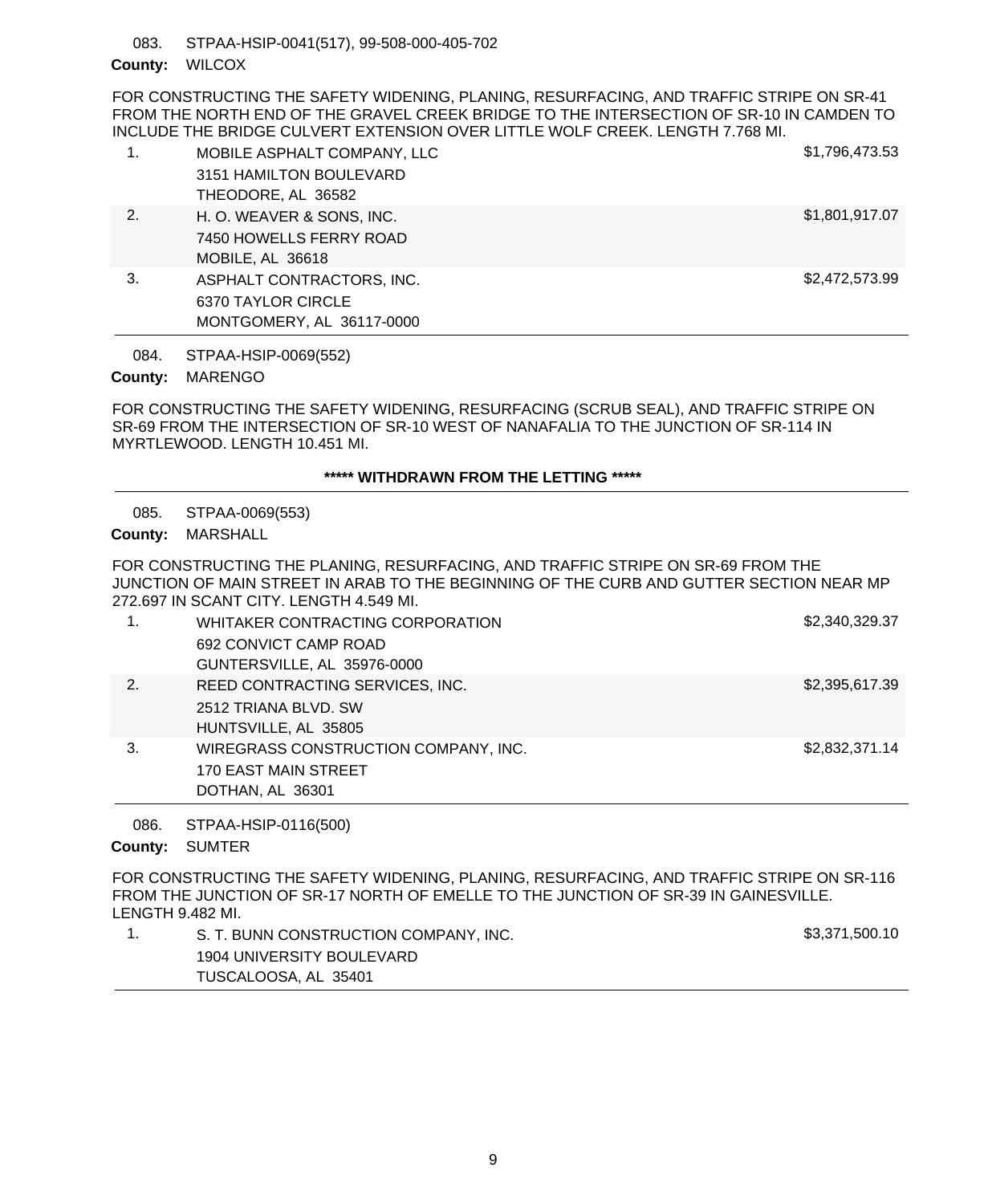### STPNU-2614(253) 090.

## ELMORE **County:**

FOR CONSTRUCTING THE WIDENING, RESURFACING, AND TRAFFIC STRIPE ON CR-356 (DOUBLE BRIDGE FERRY ROAD) FROM THE JUNCTION OF MAIN STREET NORTH TO THE JUNCTION OF EAST COTTON ROAD IN ECLECTIC. LENGTH 3.489 MI.

|    | WIREGRASS CONSTRUCTION COMPANY, INC.<br>170 EAST MAIN STREET<br>DOTHAN, AL 36301 | \$702,660.83 |
|----|----------------------------------------------------------------------------------|--------------|
| 2. | ASPHALT CONTRACTORS, INC.<br>6370 TAYLOR CIRCLE<br>MONTGOMERY, AL 36117-0000     | \$714,342.75 |
| 3. | MIDSOUTH PAVING, INC.<br>500 RIVERHILLS PARK, SUITE 590<br>BIRMINGHAM, AL 35242  | \$821,888.85 |

STPNU-5416(250) 091.

# County: PICKENS

FOR CONSTRUCTING THE RESURFACING (TRIPLE LAYER BITUMINOUS SURFACE TREATMENT) AND TRAFFIC STRIPE ON CR-9 FROM THE JUNCTION OF SR-86 TO THE JUNCTION OF SR-6 (US-82) IN GORDO. LENGTH 2.142 MI.

1. S. T. BUNN CONSTRUCTION COMPANY, INC. Sandbox 3425,670.59 1904 UNIVERSITY BOULEVARD TUSCALOOSA, AL 35401

STPOA-6216(250) 092.

County: TALLAPOOSA

FOR CONSTRUCTING THE RESURFACING (TRIPLE LAYER BITUMINOUS SURFACE TREATMENT) AND TRAFFIC STRIPE ON CR-11 FROM THE JUNCTION OF SR-63 IN OUR TOWN TO THE CITY LIMITS OF ALEXANDER CITY. LENGTH 5.993 MI.

|    | CHARLES E. WATTS, INC.           | \$368,412.50 |
|----|----------------------------------|--------------|
|    | 501 NORTH ALBERT RAINS BOULEVARD |              |
|    | GADSDEN, AL 35901                |              |
| 2. | S & C MATERIALS & PAVING, INC.   | \$399,000.00 |
|    | 12318 HIGHWAY 231                |              |
|    | TROY, AL 36081                   |              |

STPOA-1715(251) 095.

COLBERT **County:**

FOR CONSTRUCTING THE RESURFACING AND TRAFFIC STRIPE ON CR-20, CR-47, CR-148, CR-22, AND CR-61 AS INDICATED IN THE PLANS. LENGTH 10.177 MI.

| 1. | ROGERS GROUP, INC.                         | \$957,526.02   |
|----|--------------------------------------------|----------------|
|    | 421 GREAT CIRCLE ROAD                      |                |
|    | NASHVILLE, TN 37228-0000                   |                |
| 2. | MIDSOUTH PAVING, INC.                      | \$1,066,575.78 |
|    | 500 RIVERHILLS PARK, SUITE 590             |                |
|    | BIRMINGHAM, AL 35242                       |                |
| 3. | JOE KEENUM EXCAVATION & CONSTRUCTION, INC. | \$1,078,011.96 |
|    | 302 BRICK PIKE ROAD                        |                |
|    | MUSCLE SHOALS, AL 35661                    |                |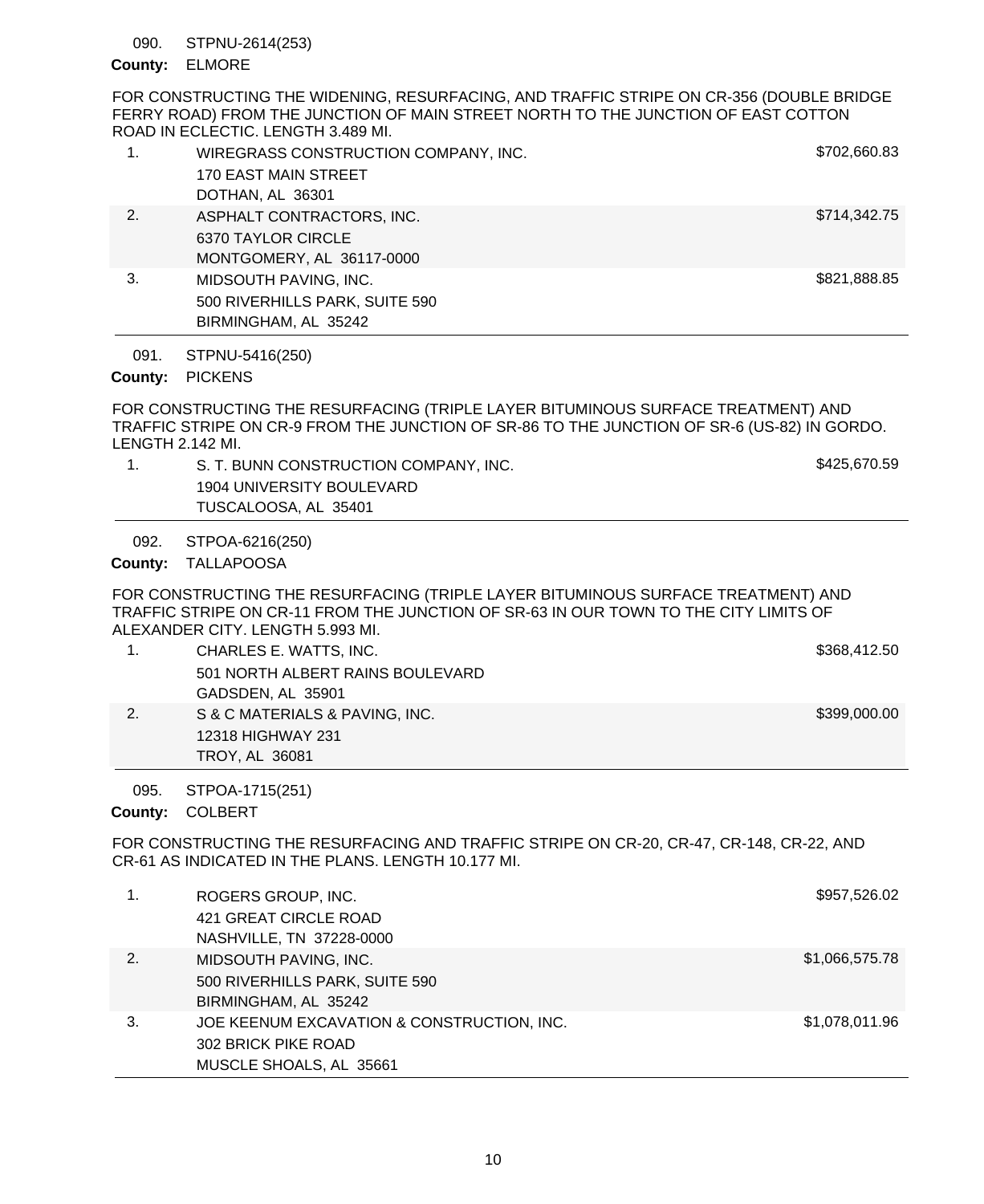### ST-057-001-003 100.

### County: RUSSELL

FOR CONSTRUCTING THE CAPACITY IMPROVEMENTS (PLANING, RESURFACING, TRAFFIC STRIPE, AND SIGNALS) ON SR-1 (US-280) FROM NORTH OF THE JUNCTION OF PRICE ROAD TO THE INTERCHANGE OF SR-38 (US-280) / SR-1 (US-431) IN PHENIX CITY. LENGTH 4.288 MI.

### **\*\*\*\*\* WITHDRAWN FROM THE LETTING \*\*\*\*\***

99-407-203-009-501 104.

County: COVINGTON

FOR CONSTRUCTING THE PLANING, RESURFACING, AND TRAFFIC STRIPE ON SR-9 AT THE FLORALA REST AREA (DRIVE AND PARKING AREA).

| WIREGRASS CONSTRUCTION COMPANY, INC. | \$197,587.18 |
|--------------------------------------|--------------|
| 170 EAST MAIN STREET                 |              |
| DOTHAN, AL 36301                     |              |
|                                      |              |

99-407-351-001-501 105.

County: HOUSTON

FOR CONSTRUCTING THE PLANING, RESURFACING, AND TRAFFIC STRIPE ON SR-1 (US-231) AT THE WELCOME CENTER (DRIVE AND PARKING AREA) SOUTH OF MADRID.

| 1. | MIDSOUTH PAVING, INC.                | \$228,601.65 |
|----|--------------------------------------|--------------|
|    | 500 RIVERHILLS PARK, SUITE 590       |              |
|    | BIRMINGHAM, AL 35242                 |              |
| 2. | WIREGRASS CONSTRUCTION COMPANY, INC. | \$252,727.00 |
|    | 170 EAST MAIN STREET                 |              |
|    | DOTHAN, AL 36301                     |              |

99-506-261-063-701 107.

ELMORE **County:**

FOR THE MAINTENANCE BRIDGE PAINTING ON SR-63 AT THE KOWALIGA BRIDGE OVER LAKE MARTIN.

| 1. | SEMINOLE EQUIPMENT, INC.<br>204 TARPON INDUSTRIAL DRIVE<br>TARPON SPRINGS, FL 34689 | \$1,548,440.00 |
|----|-------------------------------------------------------------------------------------|----------------|
| 2. | S & D INDUSTRIAL PAINTING, INC.<br>1575 RAINVILLE RD.<br>TARPON SPRINGS, FL 34689   | \$1,606,470.00 |
| 3. | INTERNATIONAL RIGGING GROUP, LLC<br>728 WESLEY AVENUE<br>TARPON SPRINGS, FL 34689   | \$1,624,500.00 |